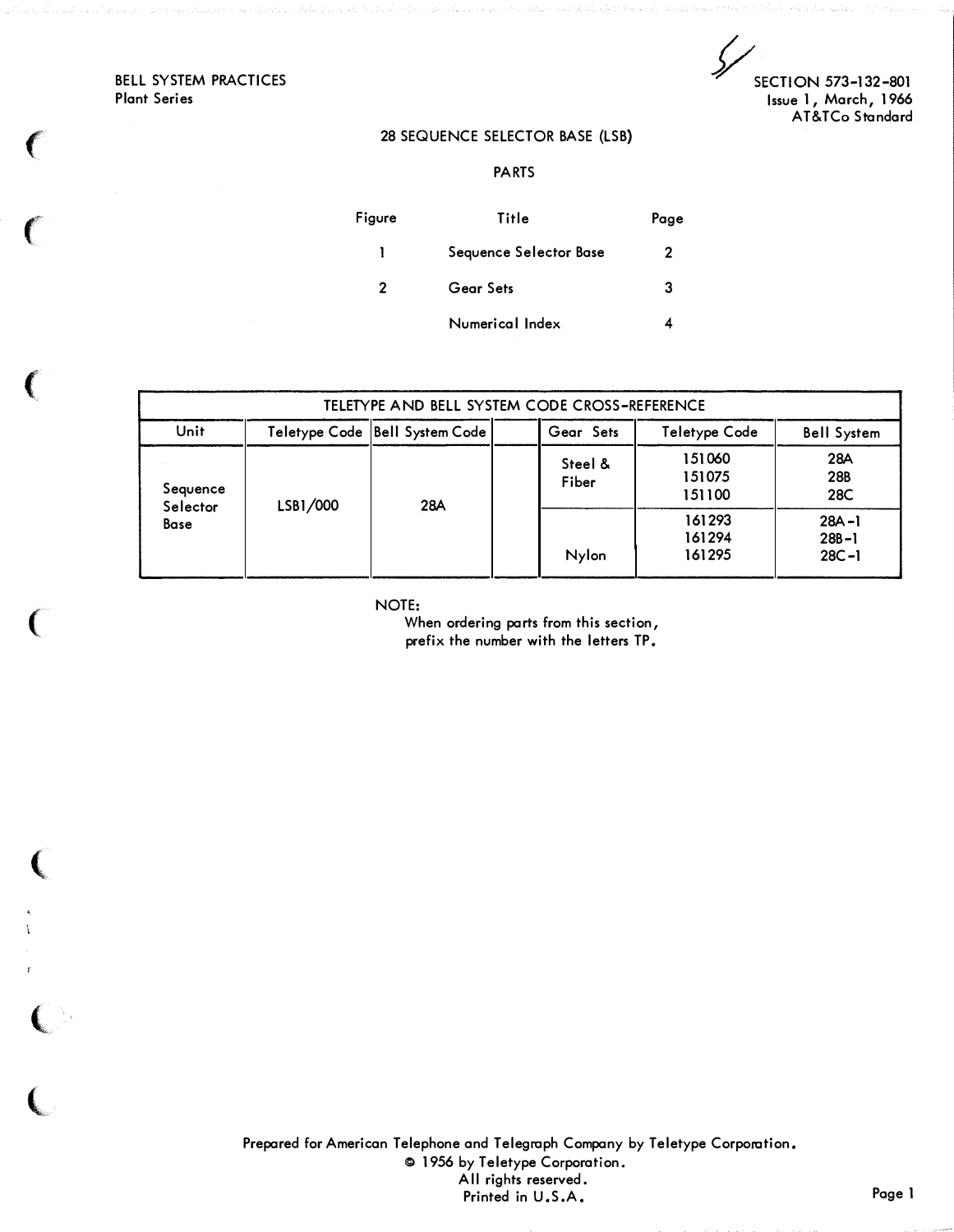

FIGURE 1. SEQUENCE SELECTOR BASE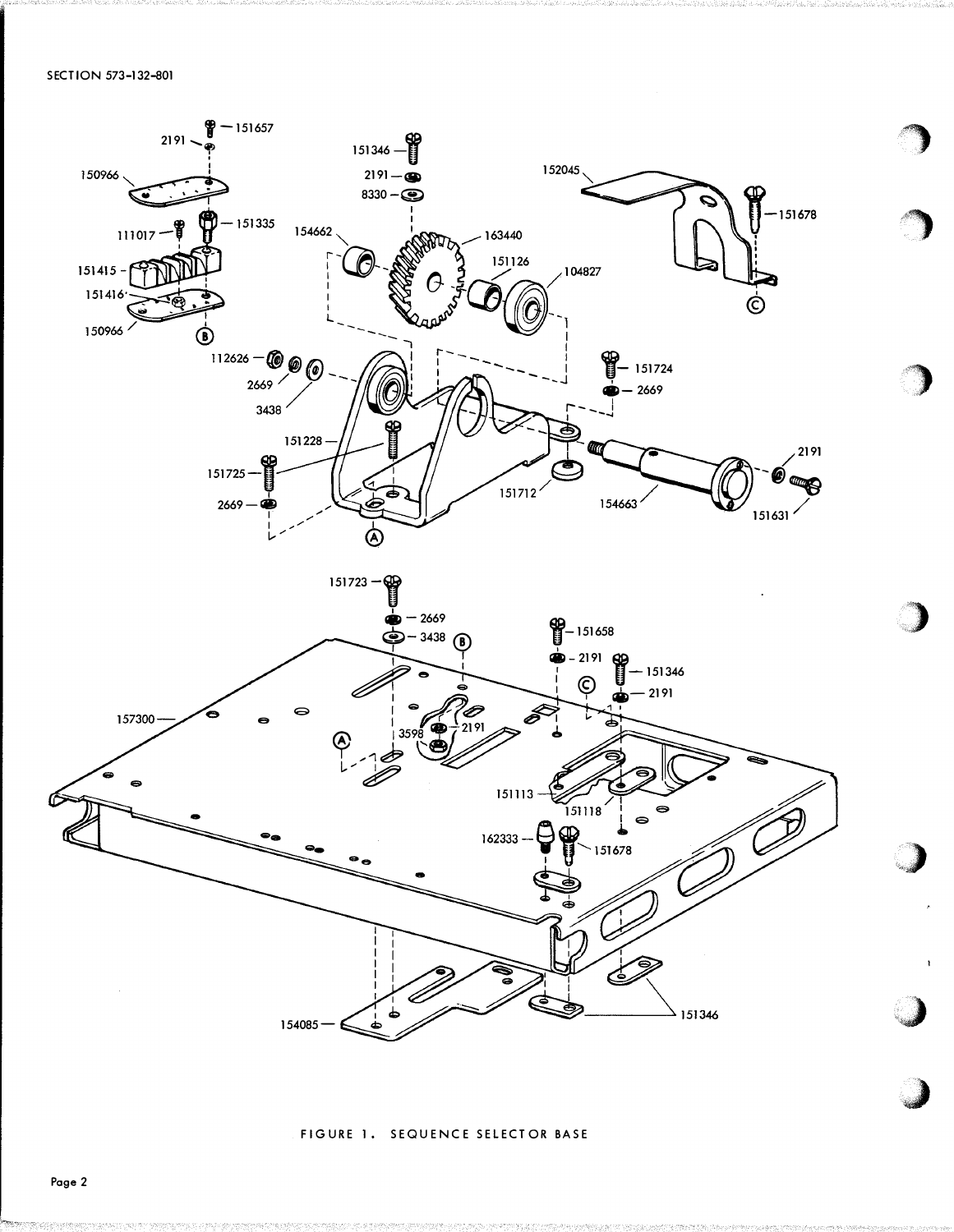

```
*Supplied with gear set
```
 $\big($ 

 $\overline{(\ }$ 

 $\left($ 

 $\big($ 

 $\left(\rule{-2pt}{10pt}\right.$ 

 $\overline{C}$ 

 $\overline{C}$ 

| <b>GEAR CHART-FIBER &amp; STEEL SETS</b> |               |                 |               |              |  |
|------------------------------------------|---------------|-----------------|---------------|--------------|--|
| <b>SPEED</b>                             | UNIT<br> CODE | <b>GEAR SET</b> | <b>PINION</b> | <b>GEAR</b>  |  |
| 368OPM-60WPM (45.45 BAUD)                | 7.42          | 151060          | 151130(14T)   | 151131 (96T) |  |
| 460OPM-75WPM (56.88 BAUD)                | 7.42          | 151075          | 151132 (17T)  | 151133 (93T) |  |
| 600OPM-100WPM (74.2 BAUD)                | 7.42          | 151100          | 151134 (20T)  | 151135 (84T) |  |

| <b>GEAR CHART-NYLON SETS</b> |                     |                 |               |              |  |
|------------------------------|---------------------|-----------------|---------------|--------------|--|
| <b>SPEED</b>                 | UNIT<br><b>CODE</b> | <b>GEAR SET</b> | <b>PINION</b> | <b>GEAR</b>  |  |
| 368OPM-60WPM (45.45 BAUD)    | 7.42                | 161293          | 159278 (14T)  | 159279 (96T) |  |
| 460OPM-75WPM (56.88 BAUD)    | 7.42                | 161294          | 159281 (17T)  | 159282 (93T) |  |
| 600OPM-100WPM (74.2 BAUD)    | 7.42                | 161295          | 159284 (20T)  | 159285 (84T) |  |